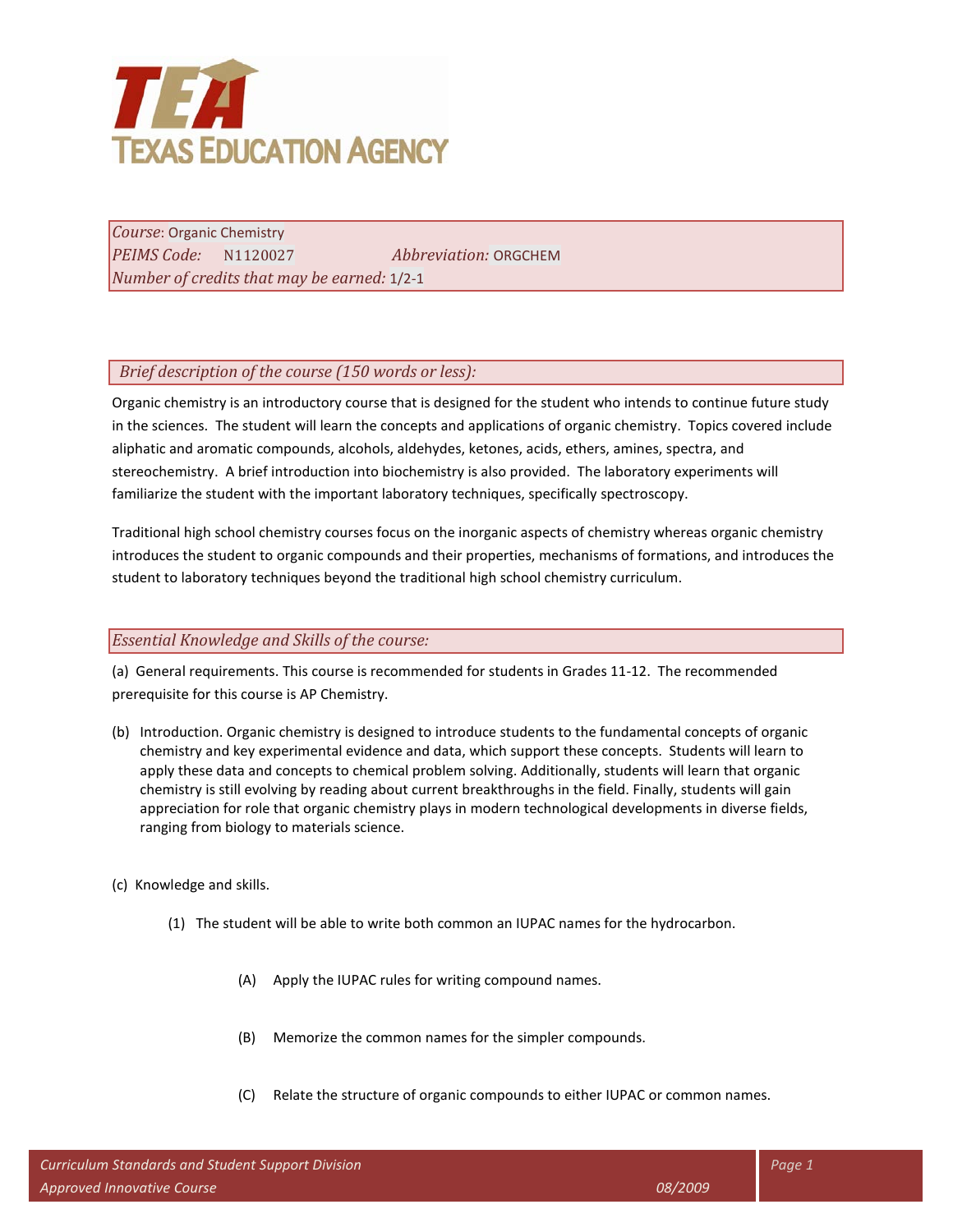

- (2) The student will be able to relate the structure of organic molecules to atomic theory.
	- (A) Relate molecular structure to bond geometry and hybridization.
	- (B) Explain the difference between conformation and configuration.
	- (C) Be able to draw both the Newman and sawhorse projections.
	- (D) Recognize the difference between empirical, molecular, and structural formulas. Be able to determine the empirical formula from the elemental analysis.
	- (E) Be able to draw all possible isomers given a molecular formula.
- (3) The student will be able to comprehend the structure, geometry, and conformation of the cyclic hydrocarbon.
	- (A) Determine the geometry of the cyclic compound.
	- (B) Relate the molecular geometry to bond strain and reactivity.
	- (C) Describe and distinguish between the various conformations of cylcohexane.
	- (D) Identify the cis or the trans isomers of cyclohexane
- (4) The student will be able to analyze and relate chemical reaction mechanisms to potential energy diagrams.
	- (A) Relate potential energy diagrams to reaction mechanisms.
	- (B) Explain the difference between endothermic and exothermic reactions.
	- (C) Relate the stability of molecules and transition states to potential energy diagrams.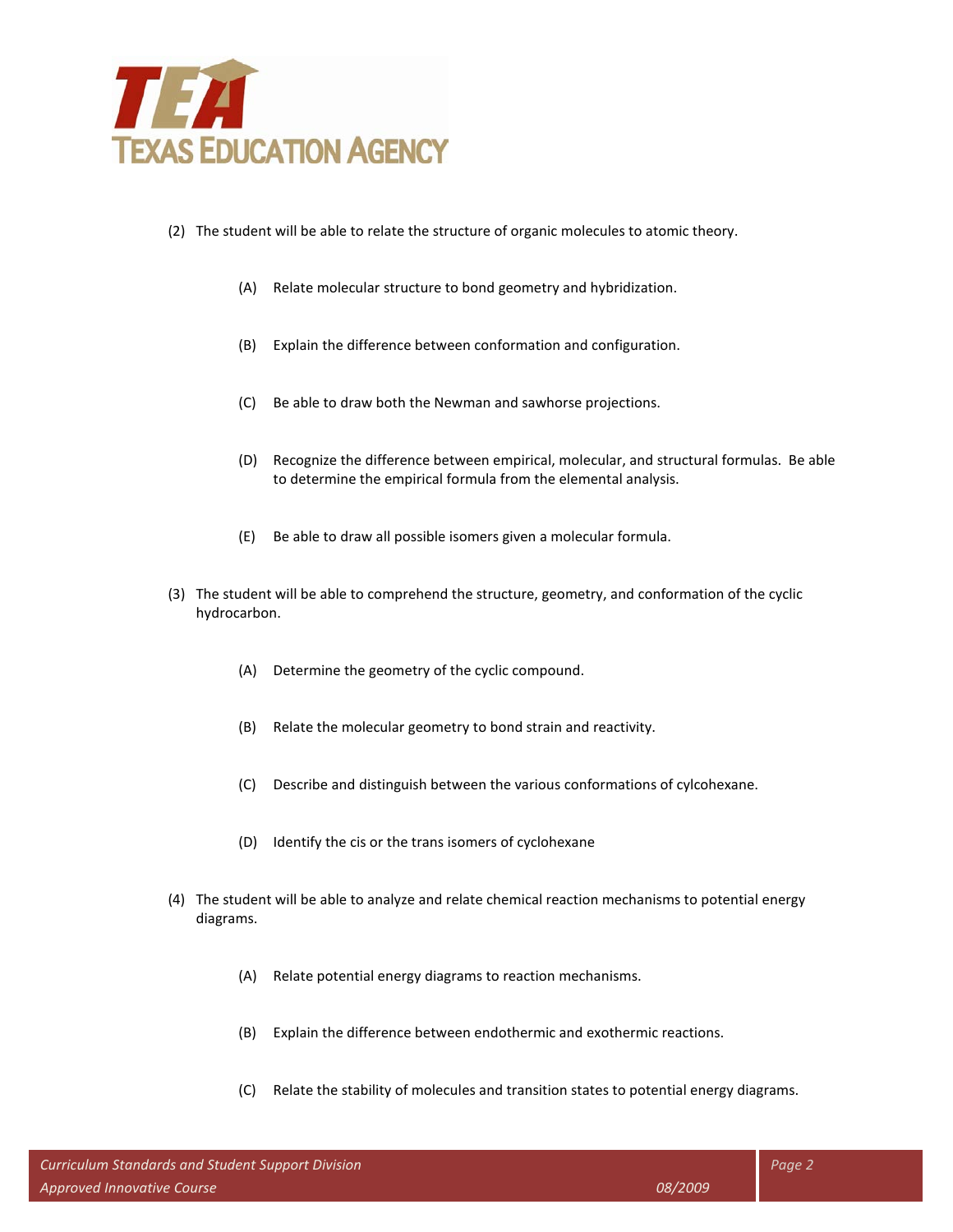

- (D) Relate reaction rate with activation energy.
- (E) Describe and explain the role of a catalyst in chemical reactions.
- (5) The student will be able to write equations for the common reactions involving hydrocarbons.
	- (A) Describe and be familiar with the applications of the following reactions
		- i. Wurtz reaction
		- ii. Combustion
		- iii. Halogenation
	- (B) Explain the free-radical mechanism for the halogenation of alkanes.
	- (C) Be familiar with the term "substitution reactions".
- (6) The student will be able to describe and explain the origin and important uses of the common hydrocarbon.
	- (A) Describe the source of most hydrocarbons.
	- (B) Explain the uses of the petrochemicals.
	- (C) Explain the process of crude oil refining.
	- (D) Describe some of the non-petroleum sources of carbon energy.
- (7) The student will be able to describe the properties, reactions, and uses of unsaturated hydrocarbons.
	- (A) Describe the bonding involved in a multiple bond system.
	- (B) Describe the important reactions for the preparation of alkenes
		- i. Dehydration of alcohols
		- ii. Dehydrohalogenation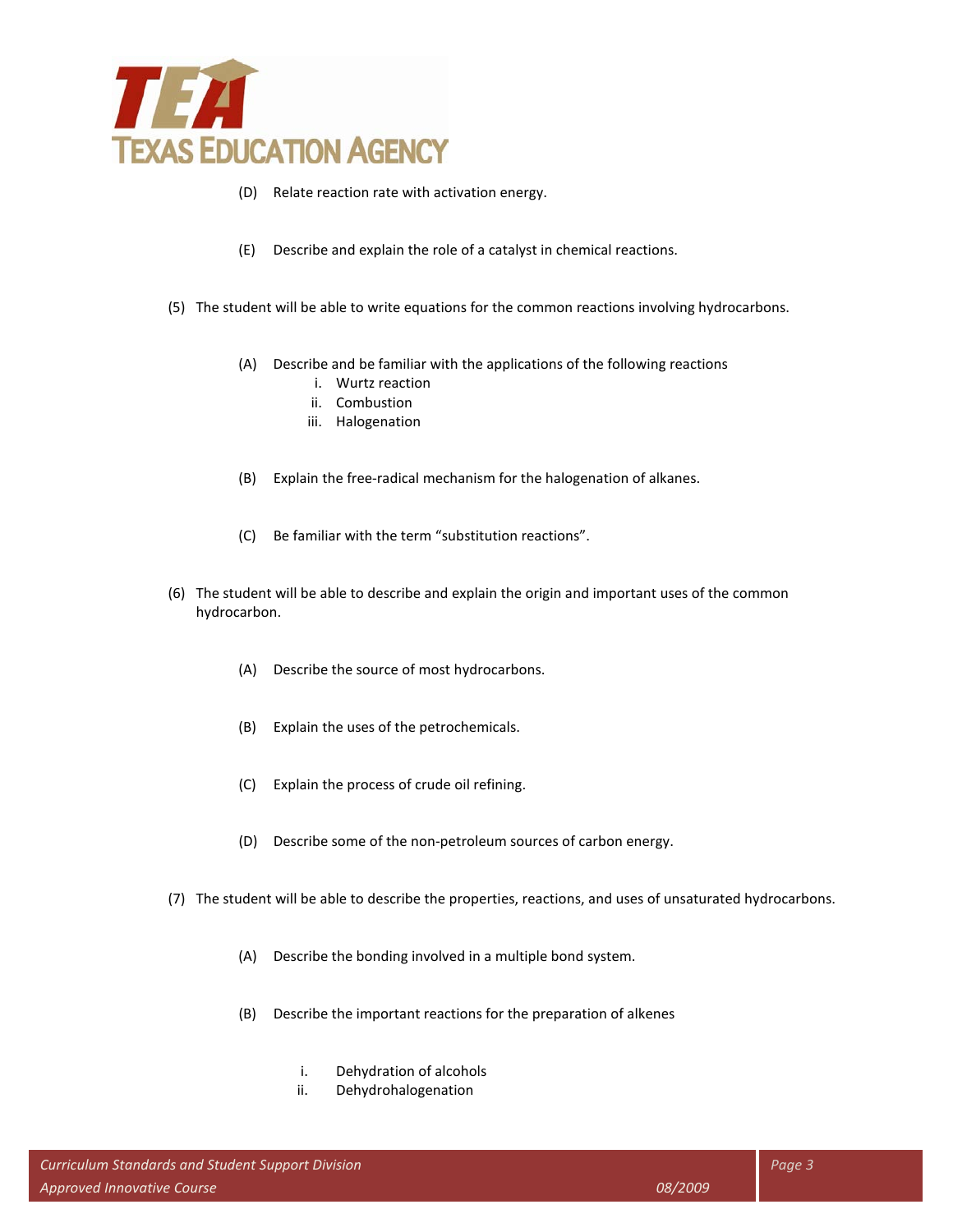

- (C) Explain the physical properties of the unsaturated hydrocarbon.
- (D) Relate the mechanism of addition reactions to the various products formed.
- (E) Describe and be able to use the application of common addition reactions of alkenes or alkynes
	- i. addition of hydrogen
	- ii. addition of halogen
	- iii. addition of water
	- iv. hydroboration
	- v. addition of hydrogen halides
		- 1. Markovnikov addition
		- 2. Anti-Markovnikov addition
- (F) Compare and contrast addition and substitution reactions.
- (8) The student will be able to describe the characteristics of aromatic hydrocarbons and how they differ from aliphatic hydrocarbons.
	- (A) Describe the history concerning the structure of the benzene molecule.
	- (B) Define aromaticity and resonance; be able to identify aromatic compounds by using the Huckel (4n+2) rule.
	- (C) Draw the molecular orbital representation of benzene.
	- (D) Describe and use the applications of the reactions of aromatic hydrocarbons
		- i. halogenation
		- ii. hydrogenation
		- iii. Friedal-Crafts alkylation
		- iv. nitration
		- v. sulfonation
	- (E) Name aromatic compound using both the IUPAC and common names.
	- (F) Explain the difference between ortho, para, and meta directing groups. Also be able to explain the difference between activating and deactivating groups.
	- (G) Be familiar with the more common polycyclic and heterocyclic aromatic compounds.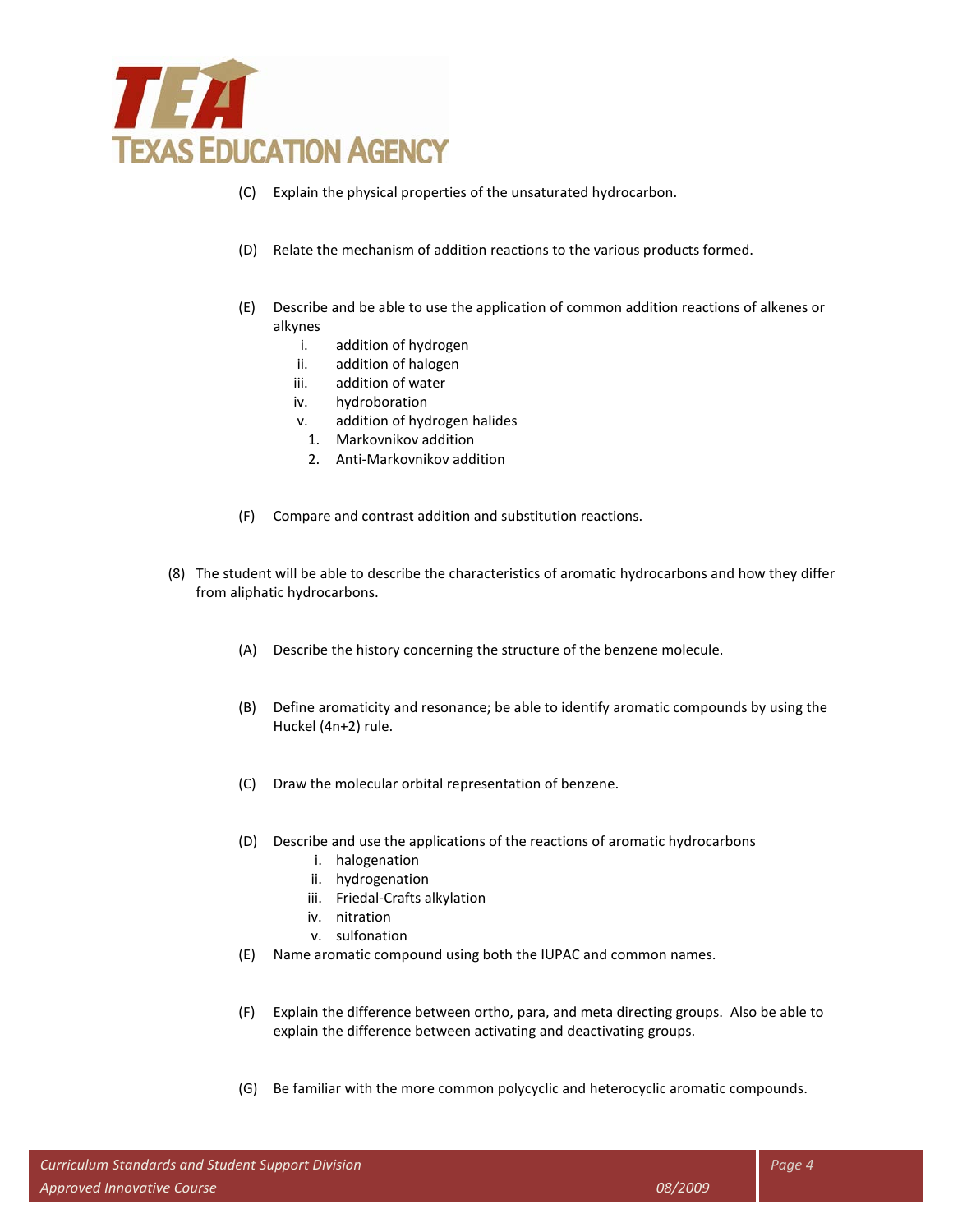

- (9) The student will be able to identify the different types of stereoisomers.
	- (A) Describe the history of the development of opitical isomerism.
	- (B) Explain and identify the difference between chiral and achiral compounds.
	- (C) Communicate the concept and calculations involved in optical rotation of plane polarized light.
	- (D) Identify optically active molecules as having either the R or S configuration.
	- (E) Be able to use the  $E Z$  notation for geometric isomers.
	- (F) Be able to identify enantiomers, diastereomers, and meso compounds.
	- (G) Describe the process of resolving and determining the absolute configuration of enantiomers.
- (10) The student will be able to describe and identify the reactions, mechanisms, and uses of organic halide compounds.
	- (A) Know both the IUPAC and common names of the organic halides.
	- (B) Describe the common methods of prepartation and reactions of the organic halides.
	- (C) Explain the detailed mechanisms for these reactions (Sn1, Sn2, E1, and E2).
	- (D) Relate the stereochemistry of the Sn1 and Sn2 reactions to the mechanisms.
	- (E) Be aware of the competition between substitution and elimination reactions.
	- (F) Be able to identify methyl, primary, secondary, tertiary alkyl halides.
- (11) The student will be able to describe the importance, occurrence, and uses of alcohols and phenols.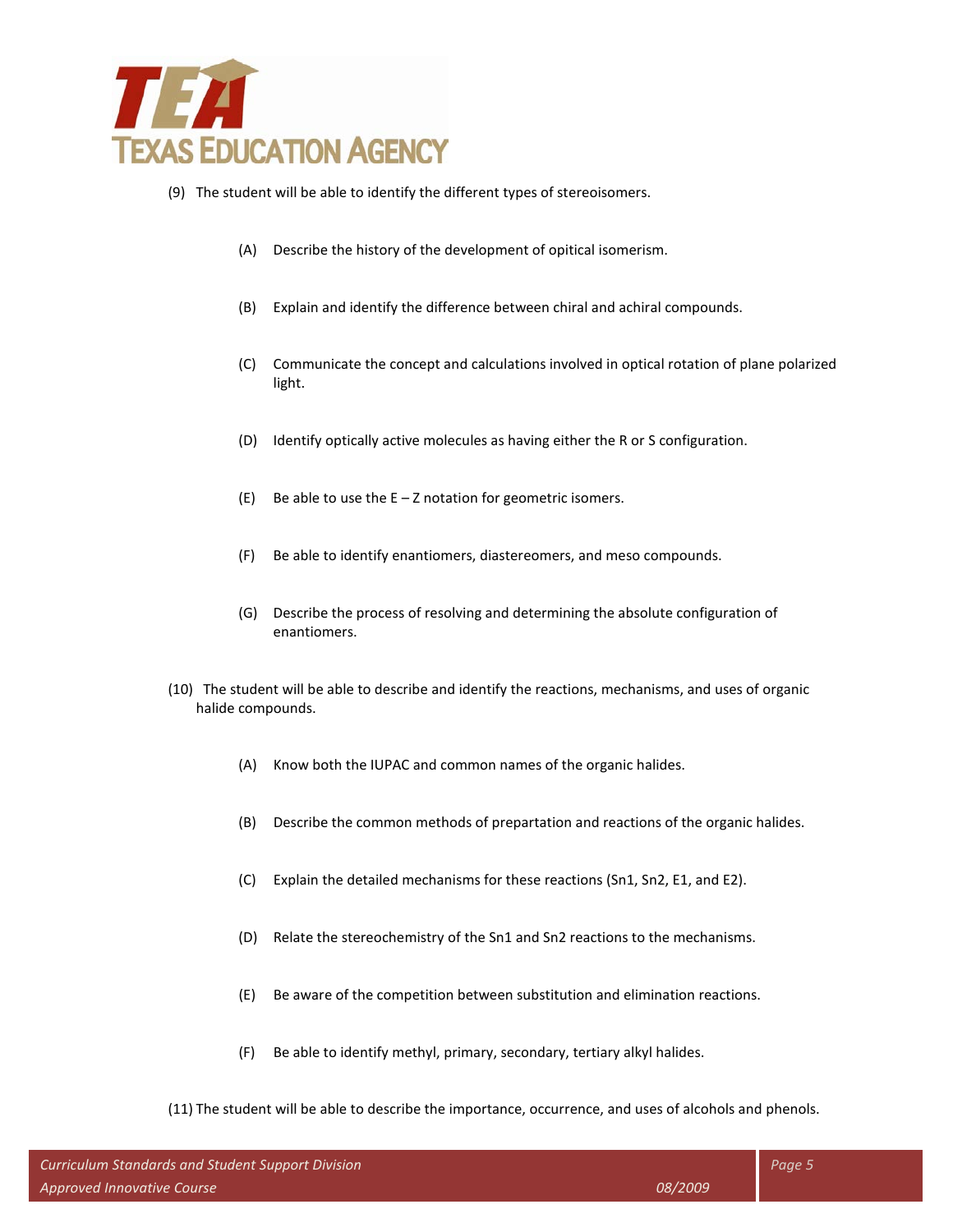

- (A) Write IUPAC and common names for alcohols and phenols.
- (B) Identify alcohols and being primary, secondary, or tertiary.
- (C) Describe the role of hydrogen bonding in determining the physical characteristics of alcohols.
- (D) Relate the acidity with the structure of the alcohol or phenol.
- (E) Describe the common reactions for the preparation of alcohols
	- i. Grignard reaction
	- ii. hydroboration of alkenes
- (G) Describe the common reactions of alcohols and phenols
	- i. oxidation
	- ii. conversion to alkyl halides
- (H) Identify the names and uses of common polyols (glycols).
- (I) Describe the structure and metabolic function of some of the biologically active alcohols (cholesterol, vitamin A and C, etc.).
- (12) The student will be able tot describe the uses, preparation, and physical properties of ethers and epoxides.
	- (A) Name the simpler ethers and epoxides using both common and IUPAC names.
	- (B) In terms of molecular structure, explain the low reactivity of ethers and high reactivity epoxides. Also explain the physical characteristics in these terms.
	- (C) Describe the common reactions for the preparation of ethers and epoxides
		- i. Williamson synthesis
		- ii. from peracids
		- iii. from chlorohydrins
	- (D) Describe the common reactions of ethers and epoxides
		- i. cleavage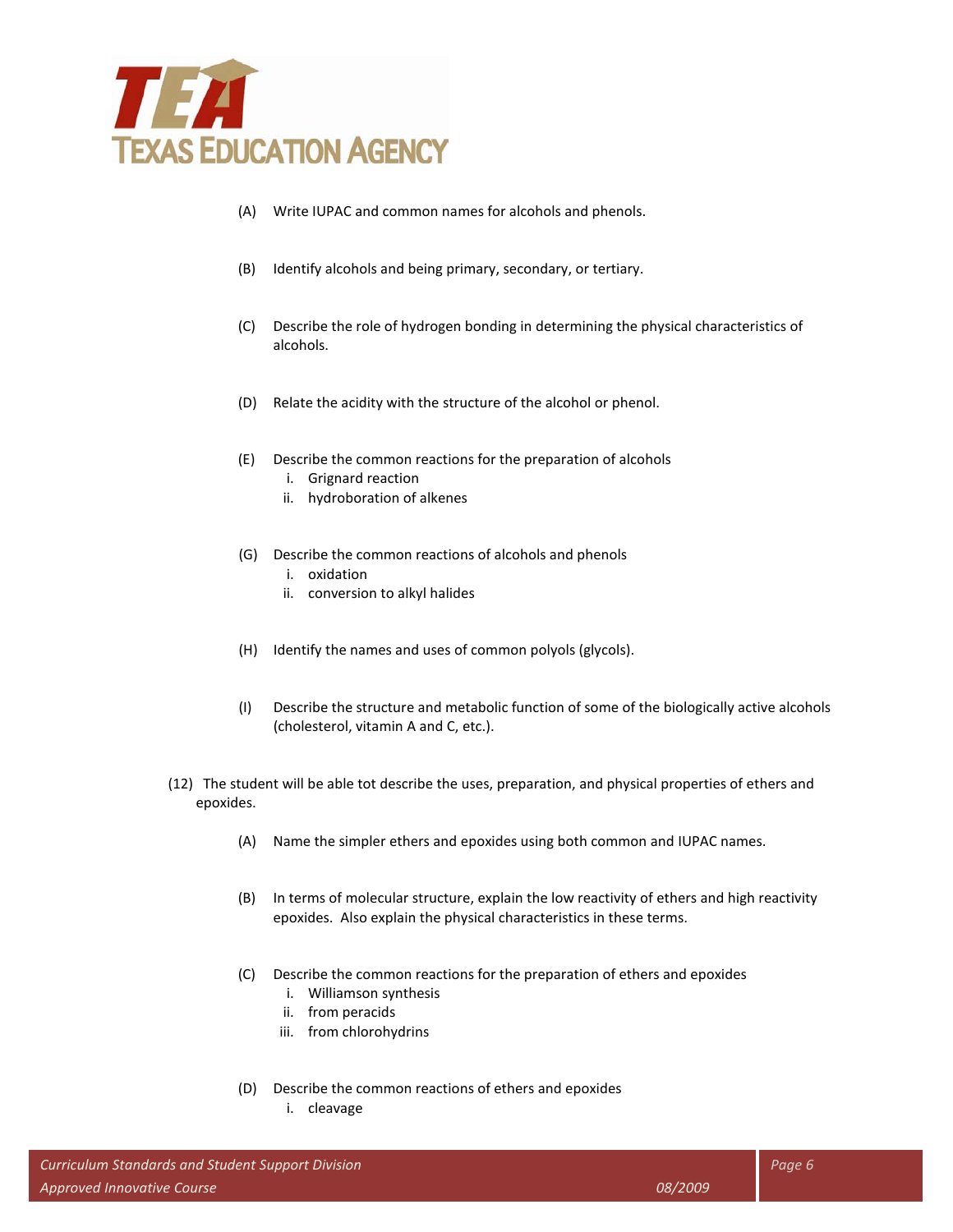

- ii. ring opening
- (E) Explain the mechanism of the Williamson synthesis.
- (F) Describe the uses of some common ethers and crown ethers (solvents)
- (13) The student will be able to describe the names, preparation, and reactions of aldehydes and ketones.
	- (A) Name the aldehydes and ketones by the IUPAC system and common names.
	- (B) Relate the physical properties of aldehydes and ketones to their structures.
	- (C) Explain the chemical behavior of the carbonyl group.
	- (D) Describe the reactions involved in th eformation of aldehydes and ketones
		- i. oxidation of alcohols
		- ii. oxidation of alkenes
	- (E) Describe the reactions of aldehydes and ketones
		- i. Reduction with lithium aluminum hydride, hydrogen, and sodium borohydride
		- ii. Oxidation of aldehydes
		- iii. Addition of Grignard reagents
		- iv. Clemenson and Wolff-Kishner reduction
	- (F) Explain the keto and enol structures of ketones
	- (G) Describe the reason that alpha hydrogens are acidic
	- (H) For the aldo condensation
		- i. Be able to write the mechanism
		- ii. Understand the role of the alpha hydrogens
		- iii. Know the problems involved during a crossed (mixed) aldo condensation.
	- (I) Explain what is done and seen when testing for the presence of aldehydes and ketones (Fehling's, Benedict's, and Tollens tests).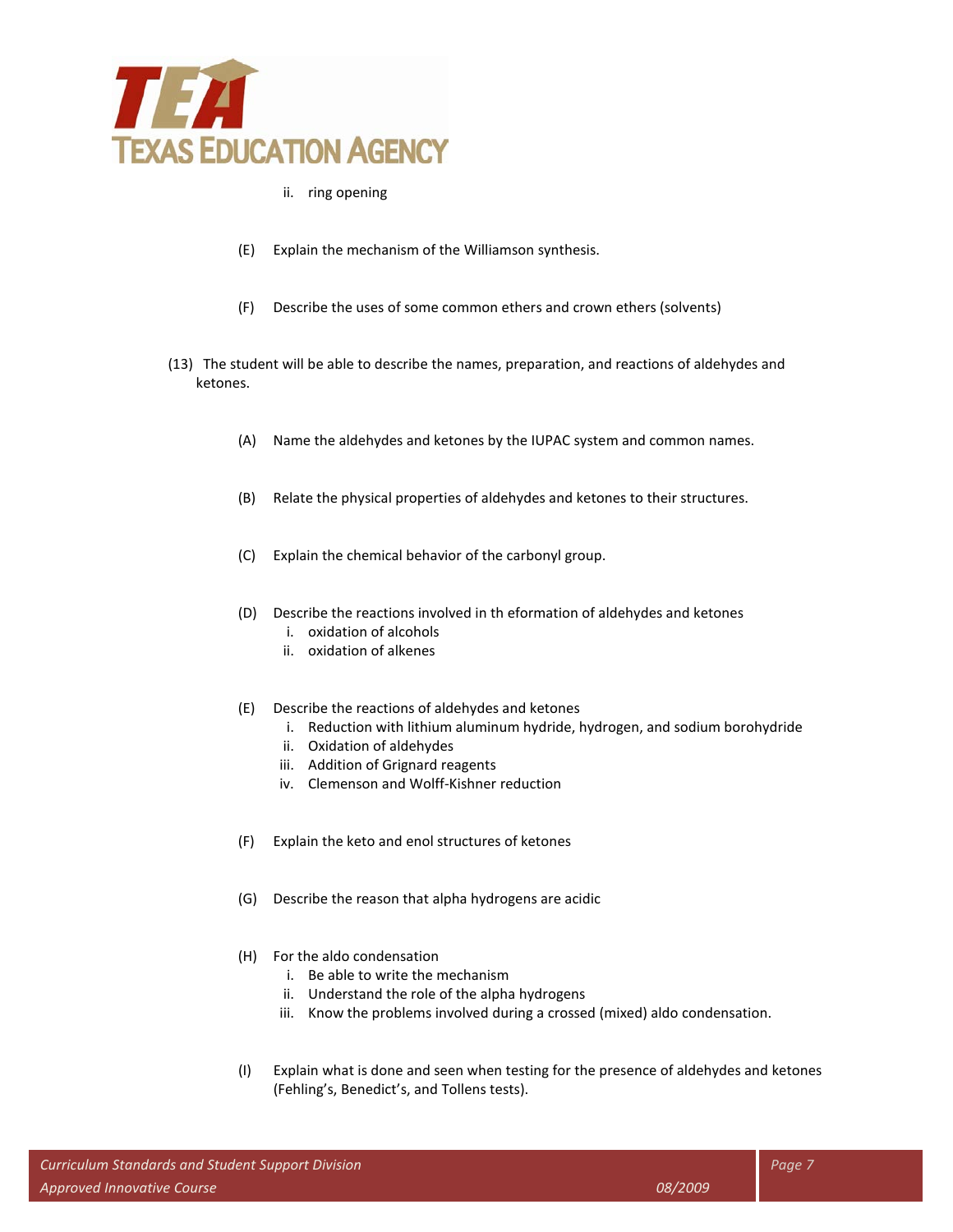

(14) The student will be able to describe the importance and uses of the carboxylic acids.

- (A) Write the IUPAC and common names for carboxylic acids.
- (B) Relate the physical properties of carboxylic acids to the structure.
- (C) Describe the reactions and reagents involved in the formation of carboxylic acids
	- i. Oxidation of
		- 1. primary alcohols or aldehydes
		- 2. arenas
	- ii. Arndt Eistert synthesis
	- iii. Nitrile synthesis
	- iv. Carbonylation of Grignard reagents.
- (D) Explain the term resonance and how it is related to the stability of the carboxyate anion.
- (E) Relate the degree of acidity (K) to the structure of the carboxylic acid.
- (F) Describe the common reactions of carboxylic acids.
	- i. Reduction with lithium aluminum hydride
	- ii. Conversion of acid derivatives (acid chloride, esters, anhydrides, amides)
	- iii. Alpha substitution of halides.
- (15) The student will be able to describe the characteristics and uses of esters, anhydrides, amides, and acid chlorides.
	- (A) Write the IUPAC and common names of the acid derivatives
	- (B) Describe the reactions for the formation of each derivative
		- i. Anhydride dehydration of carboxylic acids
		- ii. Esters addition of alcohols to carboxylic acids
		- iii. Amides addition of ammonia and ammonia derivatives to carboxylic acids.
	- (C) Explain the ractivity of acid derivatives and compared with carboxylic acids.
	- (D) Describe the reactions of the carboxylic acid derivatives
		- i. Anhydride
			- 1. hydrolysis
			- 2. Friedel-Crafts acylation
			- 3. ester formation
		- ii. Esters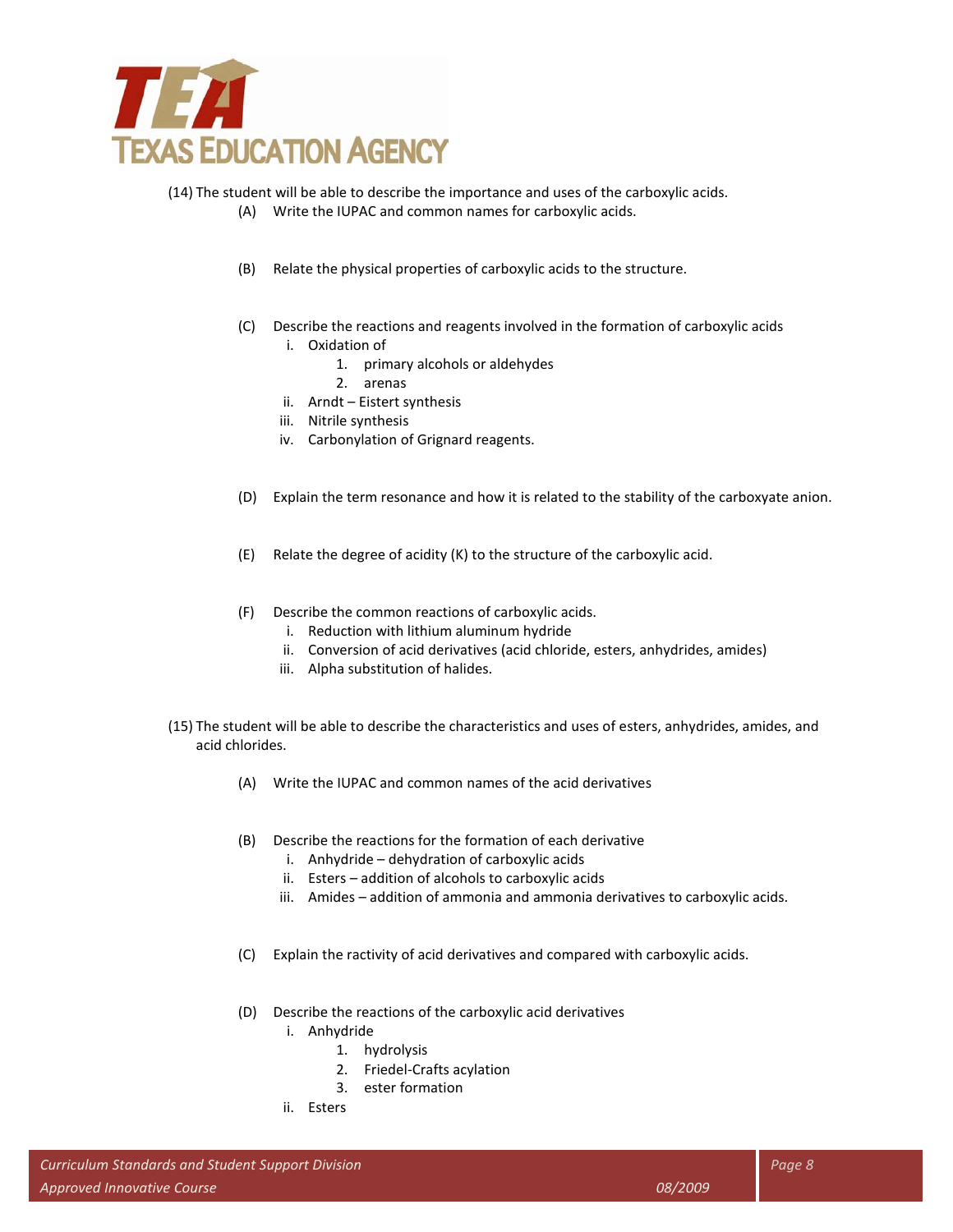

- 1. hydrolysis
- 2. reduction
- iii. Amides hydrolysis
- iv. Acid chlorides
	- 1. hydrolysis
	- 2. Friedel-Crafts acylation
	- 3. ester formation
	- 4. amide formation
	- 5. Rosenmun reduction.
- (16) The student will be able to describe the chemical and physical characteristics of the dicarboxylic acids, hydroxyl acids, keto acids, and how they are different from the monocarboxylic acid.
	- (A) Write the IUPAC and common names for the dicarboxylic acids, hydroxyl acids, keto acids.
	- (B) Relate the acidity to the structure of the acid.
	- (C) Describe the follow reactions
		- i. Decarboxylation
		- ii. Anhydride formation
		- iii. Lactone formation
		- iv. Claisen condensation.
	- (D) Compare the structure of soaps and detergents.
	- (E) Explain the biological importance and structure of fats.
	- (F) Relate the melting point to unsaturation of vegetable oils.
	- (G) Communicate the structure and biological function of lipids, such as steroids.
- (17) The student will be able to describe the fundamental chemical and physical properties of amines, which are organic derivatives of ammonia.
	- (A) Write IUPAC and common names for the amines.
	- (B) Relate the degree of basicity with the structure of the amines.
	- (C) Classify the amines as being primary, secondary, or tertiary.
	- (D) Describe the reactions for the preparation of amines
		- i. Alkylation
		- ii. Reduction of nitro compounds
		- iii. Reduction of amides
		- iv. Reduction of nitriles
		- v. Gabriel synthesis of pure primary amines.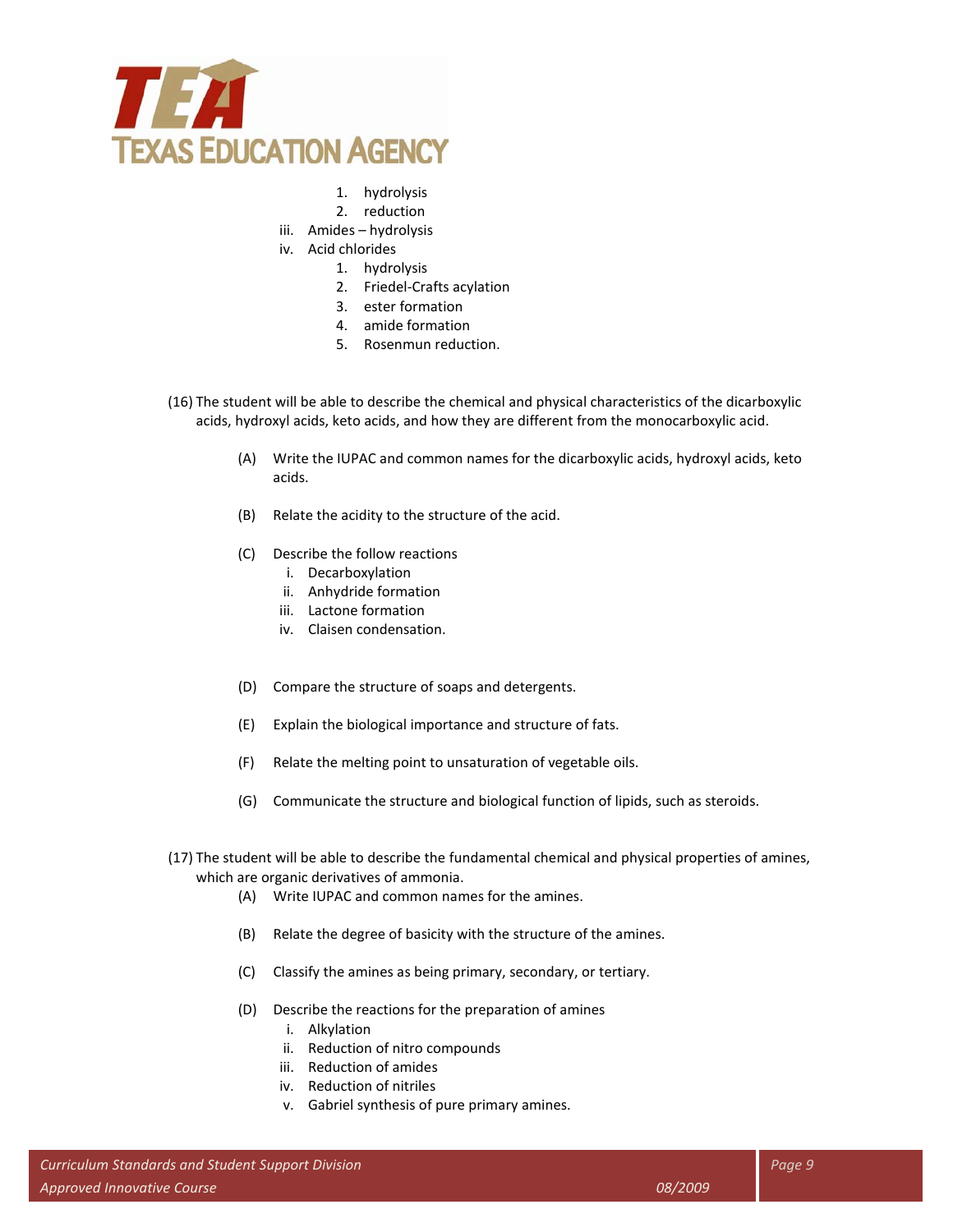

- (E) Be familiar with some of the naturally occurring amines, such as alkaloids.
- (18) The student will be able to relate the structure of a compound to its UV, NMR, IR, and mass spectrum.
	- (A) Relate electromagnetic radiation to Planck's equation E=hf.
	- (B) Discuss the location of the UV, visible, and IR regions on the electromagnetic spectrum. Also know the units used to measure wavelength and frequency.
	- (C) For UV and visible spectra, discuss the
		- i. Design of the instrument used to measure absorption
		- ii. Significance of the Beer-Lambert Law
		- iii. Effect of conjugation on wavelength.
	- (D) For IR spectra, discuss the
		- i. Design of the instrument
		- ii. Procedure involved in the preparation of a sample for measurement
		- iii. Determination of what functional groups are present in an organic molecule, given a chart.
	- (E) For NMR spectrum, describe the
		- i. General theory of operation
		- ii. Sample preparation
		- iii. Effect of the environment on the absorption of the hydrogens
		- iv. Splitting patterns
		- v. Information obtained from the C-13 NMR.
	- (F) For Mass Spectrum, describe the
		- i. Design of the instrument
		- ii. Procedure involved in determining the mass and isotope peaks
		- iii. Information obtained from the fragmentation patterns.
- (19) The student will be able to discuss the structure and biological properties of drugs and natural products.
	- (A) Discuss the meaning of the term "heterocyclic", for both aromatic and nonaromatic compounds.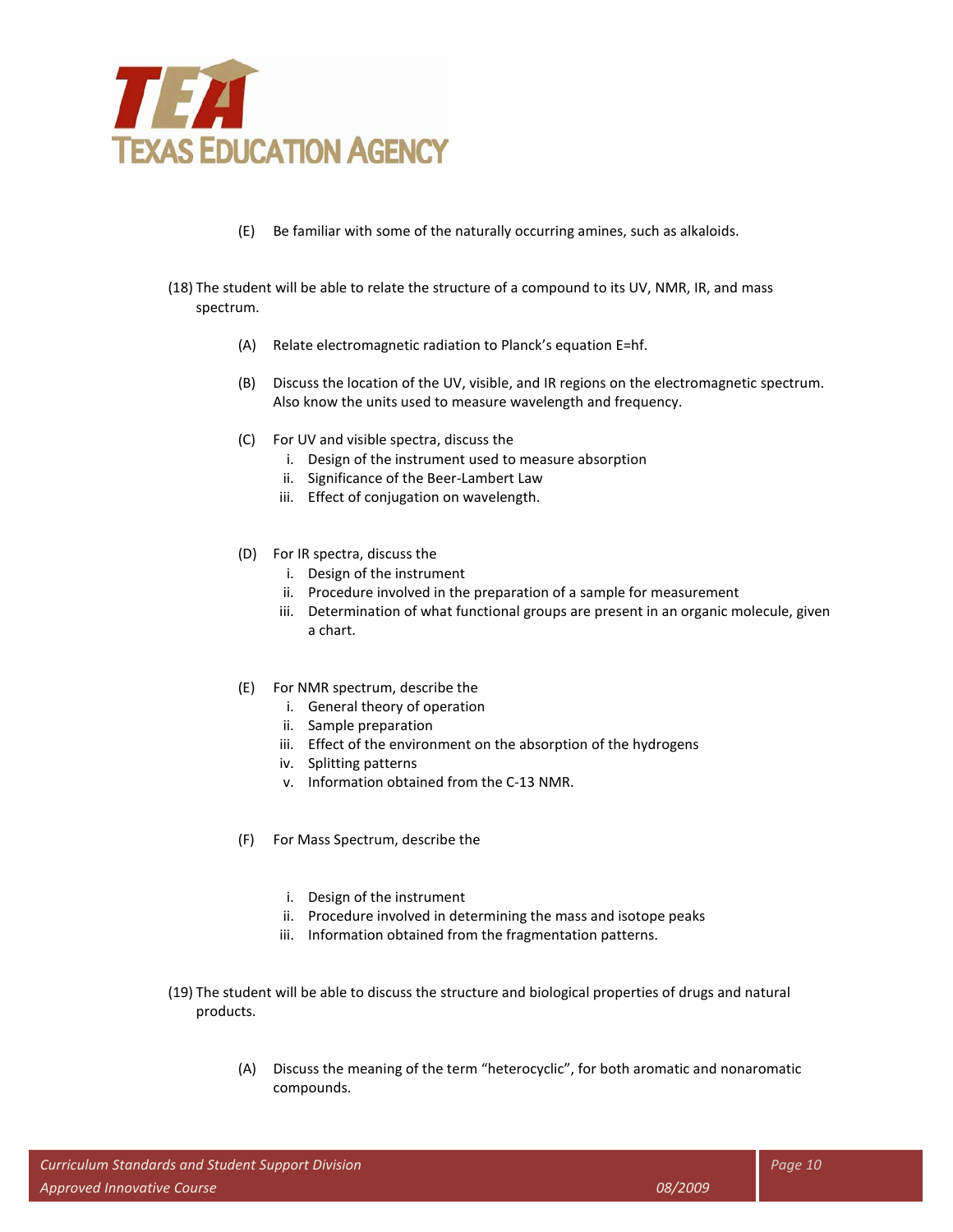

- (B) Describe the structure and mode of action of herbicides such as 2, 4-D, paraquat, and atrazine.
- (C) Be familiar with the structure and uses of the common alkaloids such as morphine, nicotine, curare, and atropine.
- (D) Learn the structure of the common central nervous system drugs.
- (E) Understand the concept of pharmacology and medicinal chemistry in terms of
	- i. Cancer drugs
	- ii. Penicillin
	- iii. Sulfa drugs
	- iv. Amphetamines
	- v. Narcotics
	- vi. Analgesic.
- (20) The student will be able to discuss the structure, chemical and physical properties of polymers, and also the mechanism of polymerization.
	- (A) Name and draw the structure of some common polymers, identifying the monomer unit.
	- (B) Discuss the mechanism of polymerization.
	- (C) Differentiate between addition and condensation polymers.
	- (D) Discuss the physical and chemical characteristics of polymers.
	- (E) Explain the importance of cross-linking of polymers.
	- (F) Compare and contrast the following types of polymers; elastomer, thermoplastic and thermosetting
	- (G) Describe some of the naturally occurring polymers, such as proteins and polysaccharides

#### *Description of the specific student needs this course is designed to meet:*

The student will understand the fundamentals of organic chemistry and the data that supports these concepts. Students will learn to apply organic chemistry concepts to problem solving. Students will learn laboratory techniques in organic chemistry. Students will learn to communicate scientific data effectively through lab reports. Students will learn to work as a team member on laboratory exercises.

*Major resources and materials to be used in the course:*